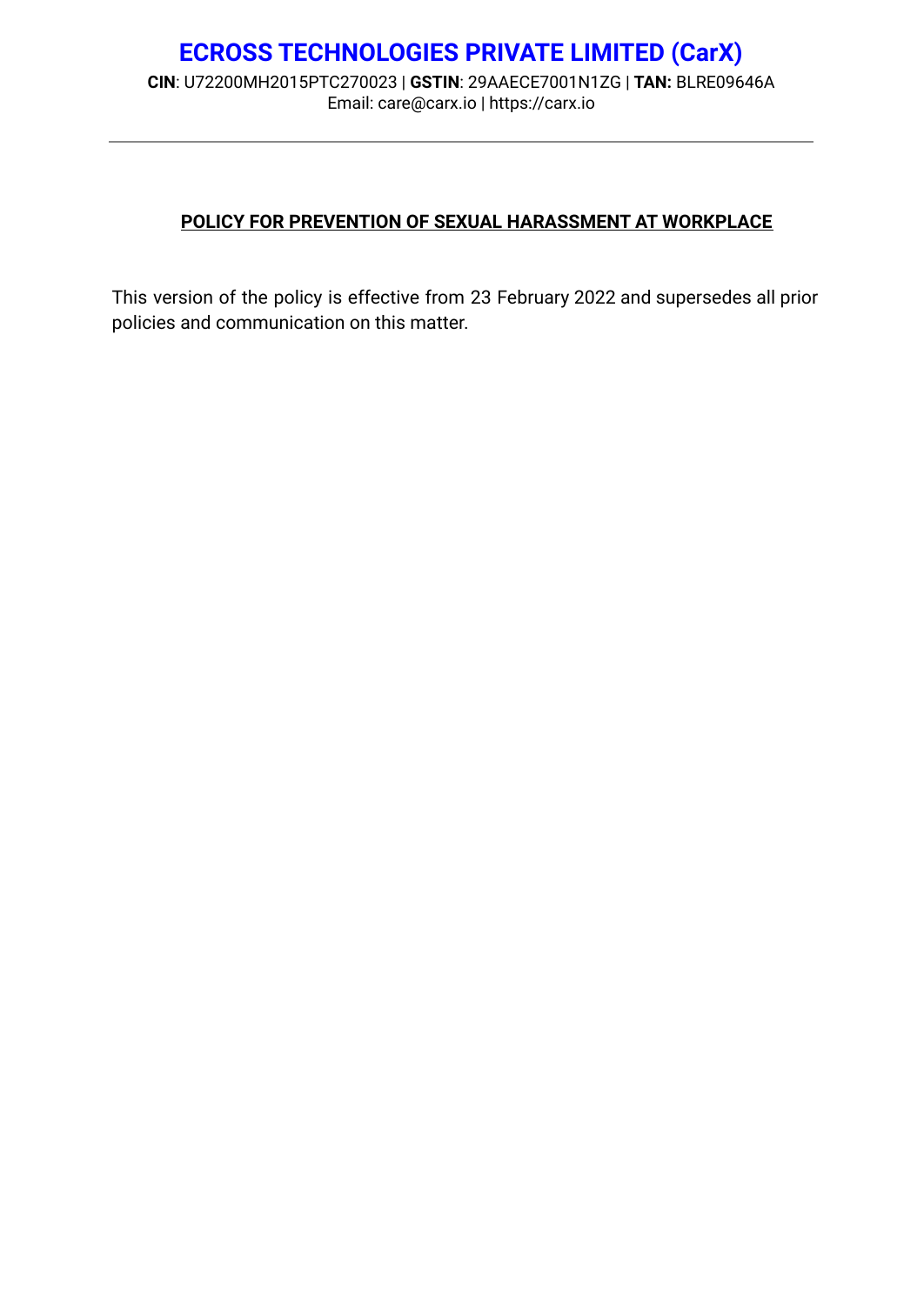**CIN**: U72200MH2015PTC270023 | **GSTIN**: 29AAECE7001N1ZG | **TAN:** BLRE09646A Email: care@carx.io | <https://carx.io>

#### **ECROSS POLICY FOR PREVENTION OF SEXUAL HARASSMENT AT THE WORKPLACE**

# **1. PURPOSE:**

This policy provides protection against sexual harassment of women at the workplace and the prevention and redressal of complaints of sexual harassment and matters related to it. More specifically the purpose of this Policy is following:

- i. To create and maintain a safe work environment, free from sexual harassment & discrimination for all its employees as per the Sexual Harassment of Women at Workplace (Prevention, Prohibition & Redressal) Act, 2013 hereinafter referred to as POSH Act, 2013.
- ii. To set forth the expectations of conduct and mutual respect at the workplace with a focus on prevention of sexual harassment and setting the process of complaint if these expectations are not met or violated.
- iii. To articulate Company's zero tolerance to sexual harassment and to identify punishments that can be recommended for such prohibited conduct.

While this Policy covers all the key aspects of the Act, for any further clarification reference shall always be made to the POSH Act. Please note that in the event of any conflict between the Act and the Ecross POSH Policy, the provisions of the POSH Act shall prevail.

# **2. SCOPE:**

Ecross Technologies Private Limited ("Ecross"/ "Company")) Policy for Prevention of Sexual Harassment at the Workplace policy i.e. 'POSH policy' or 'policy' used interchangeably, covers any kind of sexual harassment or discrimination caused by any employee towards a woman being an employee of Ecross, client, vendor, a contractor in the Company's premises or elsewhere in India or abroad.

# **3. APPLICABILITY:**

All employees of the Company, at all locations. Further, for the limited purpose of this Policy, any visitors, suppliers, customers, or business associates who visit the Workplace ("Third Parties") will be treated as being subject to this Policy both as Complainants and Respondents (as defined below).

# **4. DEFINITION:**

i. "Aggrieved Woman/Complainant" means a woman in relation to a workplace, whether employed or not, who alleges to have been subject to any act of sexual harassment by the Respondent. The complainant is an aggrieved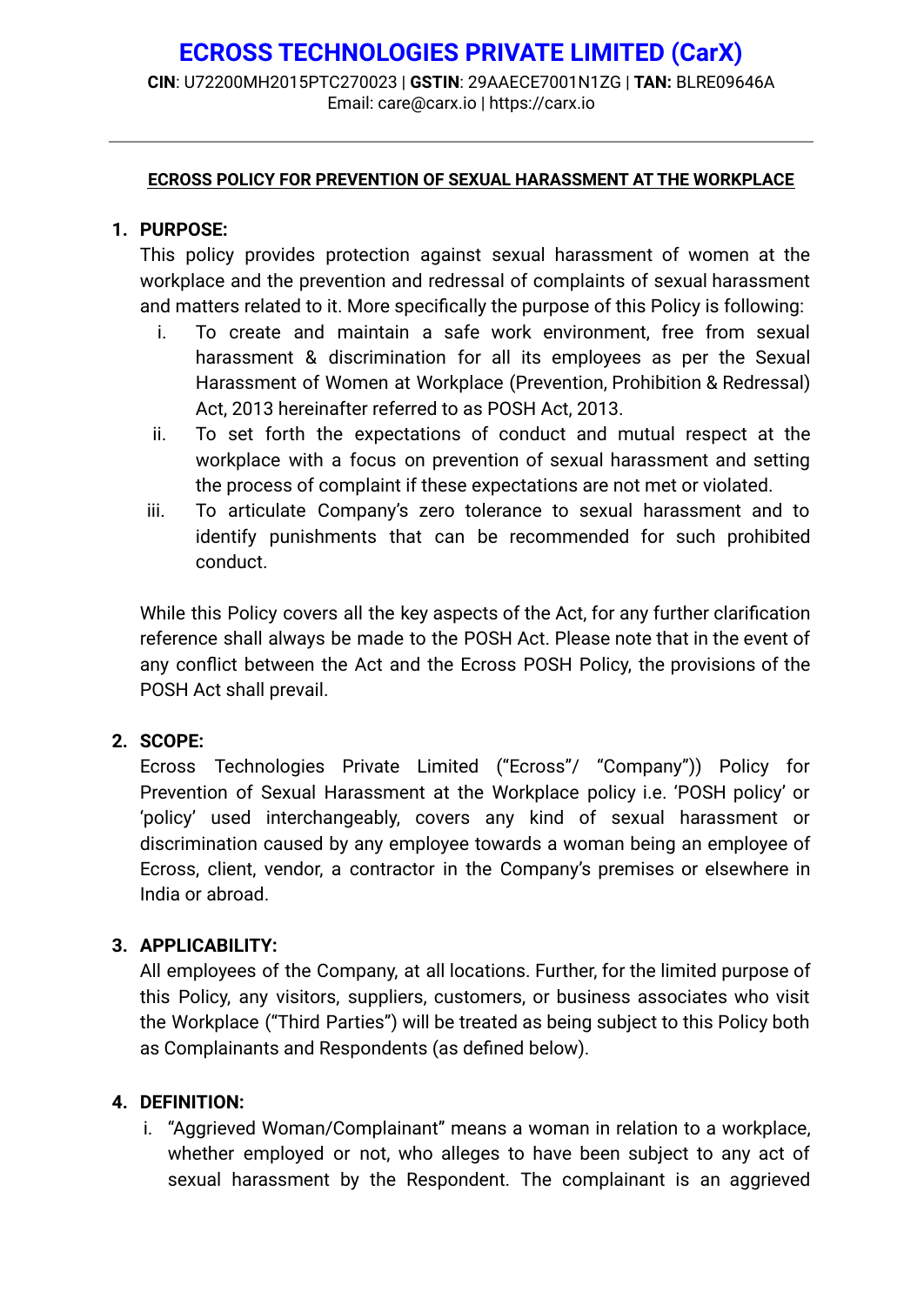woman who has made the complaint.

- ii. "Internal Complaints Committee" means a committee constituted by Company as per this policy.
- iii. "Board" means the Board of Directors for the time being of the Company.
- iv. "Respondent" means a person against whom the aggrieved woman has made a complaint.
- v. "Employee" means a person employed at the workplace, for any work on regular, temporary, ad-hoc or daily wage basis, either directly or through an agent, including a contractor, with or without the knowledge of the principal employer, whether for remuneration or not, or working on a voluntary basis or otherwise, whether the terms of employment are express or implied and includes a co-worker, a contract worker, probationer, trainee, apprentice or by any other such name.
- vi. "Workplace" for the limited purpose of this Policy means in addition to the place of work [head office/branch offices etc.] it shall also include any place where the aggrieved woman or the respondent visits in connection with his/her work, during the course of and/or arising out of employment/ contract/ engagement with Ecross, including transportation provided for undertaking such a journey.
- vii. "Employer" means a person responsible for management, supervision, and control of the workplace.
- viii. "Sexual Harassment": Sexual harassment has many different definitions and it is not the intent of this policy to limit the definition, but to give as much guidance as possible concerning what activities constitute and imply sexual harassment. Sexual Harassment includes any such "unwelcome" sexually determined conduct or behavior (whether directly or by implication) affecting the dignity of men and women at the workplace or which makes a person feel offended, humiliated, and/or intimidated. It includes situations where a person is asked to engage in sexual activity as a condition of that person's employment, as well as situations that create an environment that is hostile, intimidating or humiliating for the recipient.

# **5. POLICY GUIDELINES:**

Sexual Harassment at the Workplace includes one or a series of incidents, whether direct or implied, involving Physical Contact & Sexual advances whether as

- Demand or request for sexual favors;
- Sexually-colored remarks:
- Showing pornography;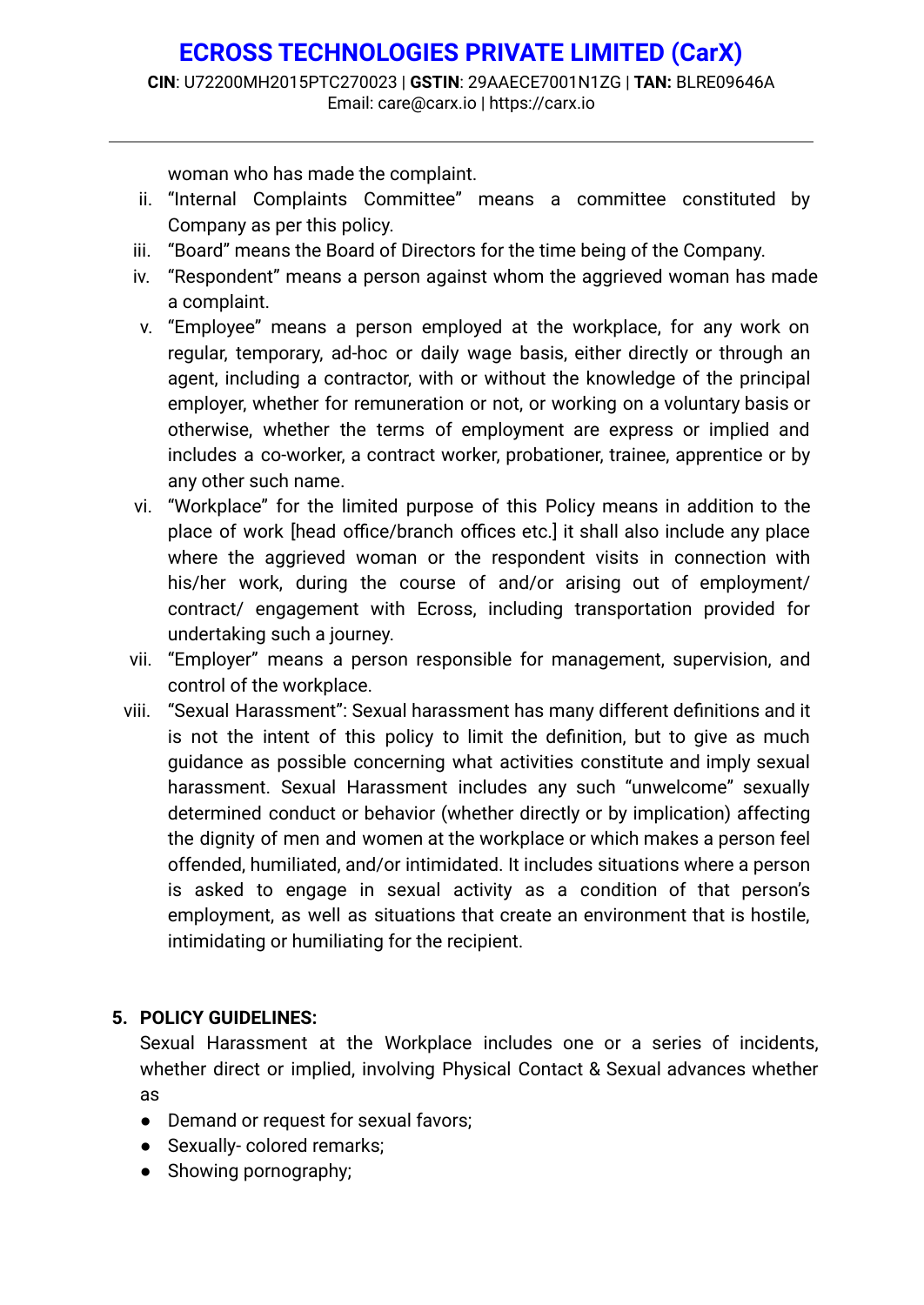● Any other unwelcome physical, verbal or non-verbal, or written conduct of a sexual nature.

The following circumstances, among other circumstances, if it occurs or is present in relation to or connected with any act or behavior of sexual harassment may amount to sexual harassment:

- Implied or explicit promise of preferential treatment in employment; or
- The implied or explicit threat of detrimental treatment in employment; or
- The implied or explicit threat about the present or future employment status; or
- Interference with work or creating an intimidating or offensive or hostile work environment; or
- Humiliating treatment likely to affect the health or safety of the victim.

Sexual harassment in the workplace is generally of two distinct types.

- A. *Quid Pro Quo (Conditional) Sexual Harassment:* "Quid pro quo" sexual harassment means seeking sexual favors or advances in exchange for preferential treatment. This kind of sexual harassment occurs when consent to sexually explicit behavior or speech is made a condition for employment or preferential treatment in employment. This kind of sexual harassment also occurs when refusal to comply with a "request of sexual favor" is met with retaliatory action such as dismissal, demotion, difficult working conditions, etc.
- B. *Hostile working environment sexual harassment:* Hostile working environment sexual harassment occurs where employees in a workplace are subject to a pattern of exposure to unwanted and unwelcome sexual behavior from the management or co-workers. This kind of behavior makes the work environment of a woman employee hostile. This is for the reason that such conduct creates an intimidating, offensive, oppressive, abusive, or humiliating work environment and which is severe and pervasive enough to interfere with her ability to work and perform.

Explanation of the word 'Unwelcome' – Unwelcome is the key to defining what conduct constitutes sexual harassment. The conduct in question must have been *unwelcome*. In other words, the complaining woman employee must have found the behavior in question as offensive, repulsive or repugnant. It is the impact and effect the behavior or conduct has on the recipient that will define the behavior as sexual harassment.

Annexure 'A' of this Policy provides an indicative list of examples of behavior that may be found to constitute sexual harassment in the workplace.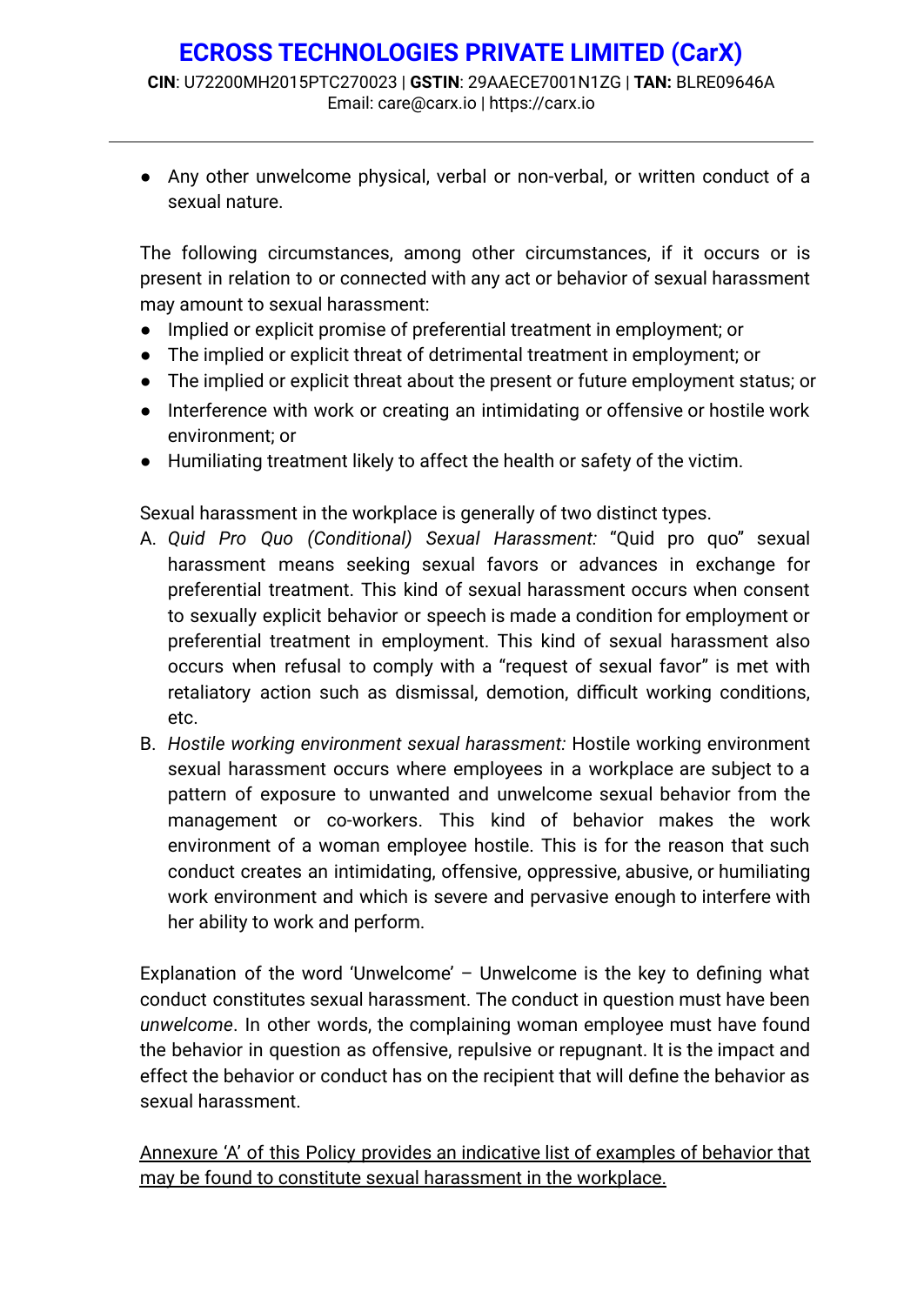**CIN**: U72200MH2015PTC270023 | **GSTIN**: 29AAECE7001N1ZG | **TAN:** BLRE09646A Email: care@carx.io | <https://carx.io>

# **6. GRIEVANCE MECHANISM (REDRESSAL PROCEDURE):**

The complaints procedure has been outlined in consideration with the applicable laws. These procedures are based on an overall process flow which is as given below:

#### **6.1. Complaint:**

If an aggrieved woman faces sexual harassment at the Workplace, she can complain within a period of three (3) months from the date of the incident, and in case of a series of incidents, within a period of three (3) months from the date of the last incident, however, if Internal Committee is satisfied that the circumstances were such which prevented the aggrieved woman from filing a complaint within the said period, they may for reasons to be recorded in writing, extend the time limit not exceeding three (3) months. The aggrieved woman can complain to the ICC team by:

- (i) Raising a complaint through emailing to care@carx.io
- (ii) Physically filing a complaint and submitting 6 copies using the format mentioned in Annexure B.
- (iii) Where the aggrieved woman is unable to make a complaint on account of her physical incapacity, a complaint may be filed by a relative or friend or a co-worker or an officer of the National Commission for Women or State Women's Commission or any person who has knowledge of the incident, with the written consent of the aggrieved woman.
- (iv) Where the aggrieved woman is unable to make a complaint on account of her mental incapacity, a complaint may be filed by a relative or friend or a special educator' or a qualified psychiatrist or psychologist or the guardian or authority under whose care they are receiving treatment or care or any person who has knowledge of the incident jointly with any of the above.
- (v) Where the aggrieved woman for any other reason is unable to make a complaint, a complaint may be filed by any person who has knowledge of the incident, with their written consent.
- (vi) Where the aggrieved woman is dead, a complaint may be filed by any person who has knowledge of the incident, with the written consent of their legal heir.

# **6.2. Conciliation:**

The Committee may, before initiating an inquiry, and at the request of the Complainant, take steps to settle the matter between the Complainant and the Respondent through conciliation. However monetary settlement cannot be made a basis of conciliation. Where a settlement is arrived at, no further inquiry shall be conducted by ICC, as the case may be.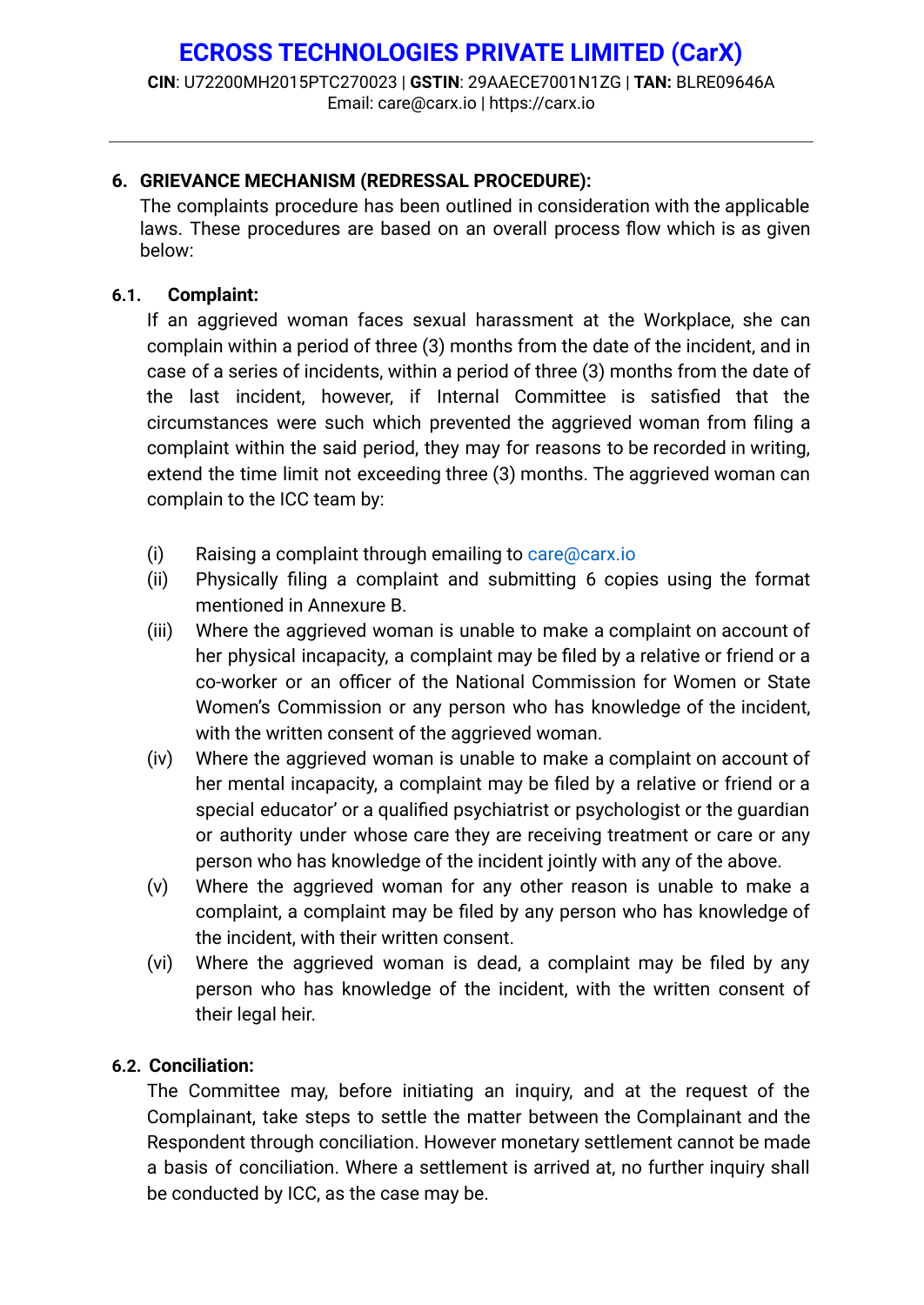Important Note: Withdrawal of the complaint at any stage of the proceedings shall not preclude the Committee from proceeding with the investigation where there is obvious truth or merit to the allegations in the complaint or where there is documentary or direct evidence that can prove the guilt of the person complained of.

Any person contravening the confidentiality clauses is subject to disciplinary action as prescribed in the act.

#### **6.3. Inquiry:**

In the absence of conciliation or where the Respondent breaches the terms of settlement arrived at during the conciliation, the ICC shall investigate the issue and prepare a report at the end of the investigation. The committee for the purpose of its investigation would be entitled to elicit all forms of evidence, including access to written communication, witnesses, previous records, and all the employees and the organization would co-operate in this regard. On receipt of the complaint, the ICC shall within a period of 7(seven) days send one of the copies of the complaint to the accused. The accused shall, within a period of 10 (ten) working days from the date of receipt of a complaint from the ICC, file his/her reply to the complaint along with his/her list of documents, names, and addresses of witnesses. Both the Complainant and the Respondent shall be given the opportunity to present their views to the committee. After hearing both individuals and any other concerned parties in the case and based on the investigation, the ICC will prepare a case report, in writing, outlining the case, the investigation, and the suggestions including the reformative action to be initiated, within no later than 90 (ninety) working days from the date of the complaint.

# **6.4. Interim relief:**

Until the final report is prepared on the case, ICC may recommend the Company to take certain interim measures to protect the victim and provide a safe working environment such as:

- (i) Transfer the complainant or the accused to any other workplace or another team; or
- (ii) Grant leave to the complainant for up to a period of three months. The leave granted shall be in addition to the leave that the complainant would otherwise be entitled; or
- (iii) restraining the respondent from reporting on the work performance of the complainant or writing his/her confidential reports, and assign him/her to another team/manager; or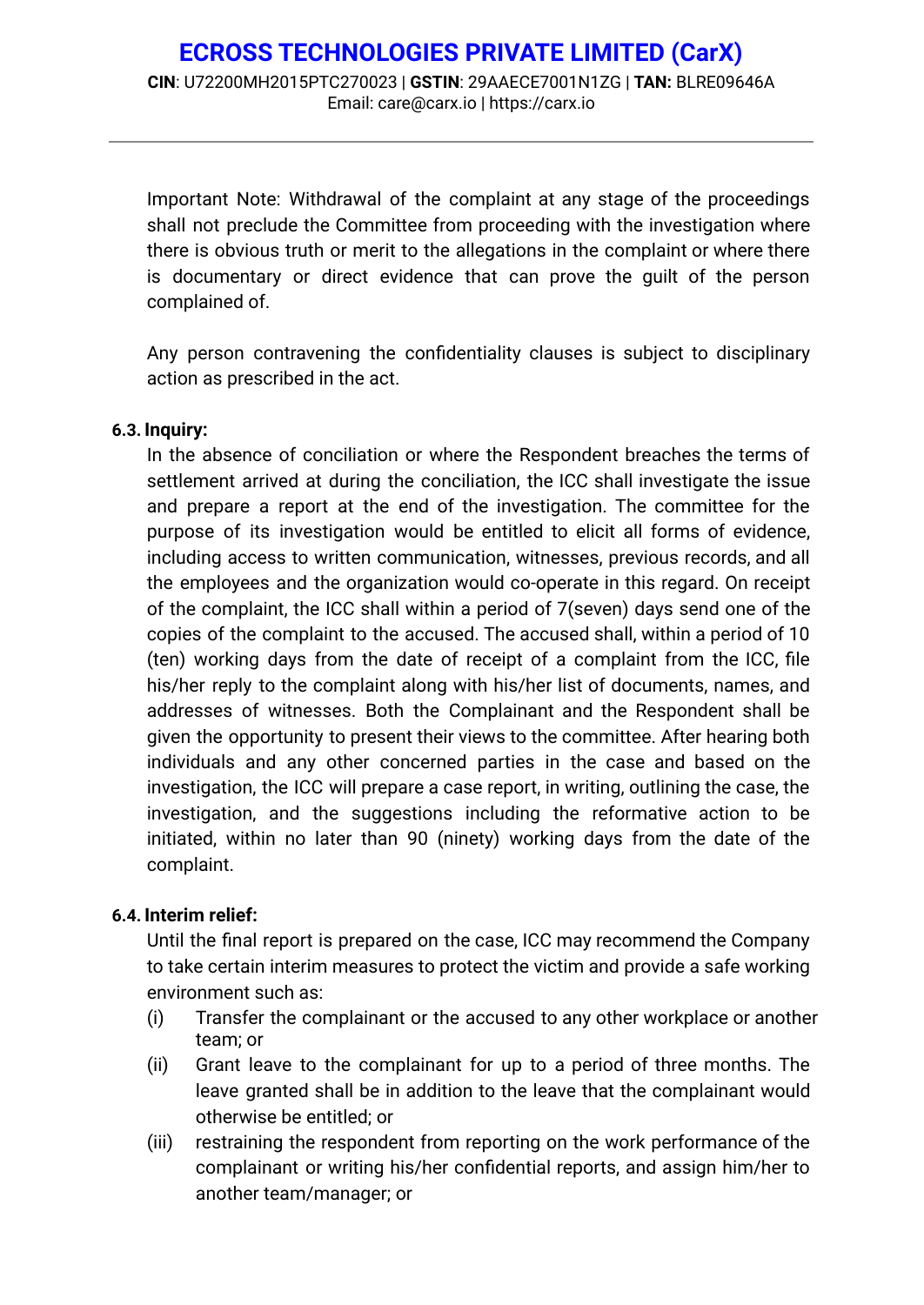- (iv) Grant such other relief to the complaint as may be required; or
- (v) Please note that the company has the discretion to grant such requests based on the necessity and facts and circumstances of each case.

# **6.5. Final verdict:**

Where the ICC arrives at a conclusion that the allegations against the accused have been proved, on completion of the inquiry provide a report of its findings within 10 days from the date of completion of the inquiry and such report shall be made available to the concerned parties and it shall recommend the following to the Company:

- (i) To take action for sexual harassment as an act of misconduct in accordance with the rules/regulations of the Company governing 'conduct and discipline' as applicable to the accused; and/or
- (ii) To deduct such amounts from the salary or wages of the accused as may be considered appropriate to be paid to the complainant as per this Policy.

In addition to the above, the recommendations to the HR- of the Company may also include one or more the following:

- Written apology;
- Warning;
- Reprimand or Censure;
- Withholding of promotion;
- Withholding of pay rise or increments;
- Termination of service of the Respondent.

The management shall take action on the recommendations of the ICC within a period of sixty (60) days from the date of receipt of the Inquiry Report.

In the event the Respondent is a Third Party, the Company shall:

- if the nature of sexual harassment amounts to an offense under the Indian Penal Code, file a complaint with the appropriate enforcement authority,
- In other instances, forward details of the ICC inquiry and findings to the Third Party's employer and require removal of the Respondent from the workplace and/or seek other remedial measures and/or sever the relationship with such Third Party

# **6.6. Malicious Complaint:**

If the Complainant has lodged a false complaint then action will be taken against her for such an act. This could include a warning notice or, suspension; it may also amount to termination of services.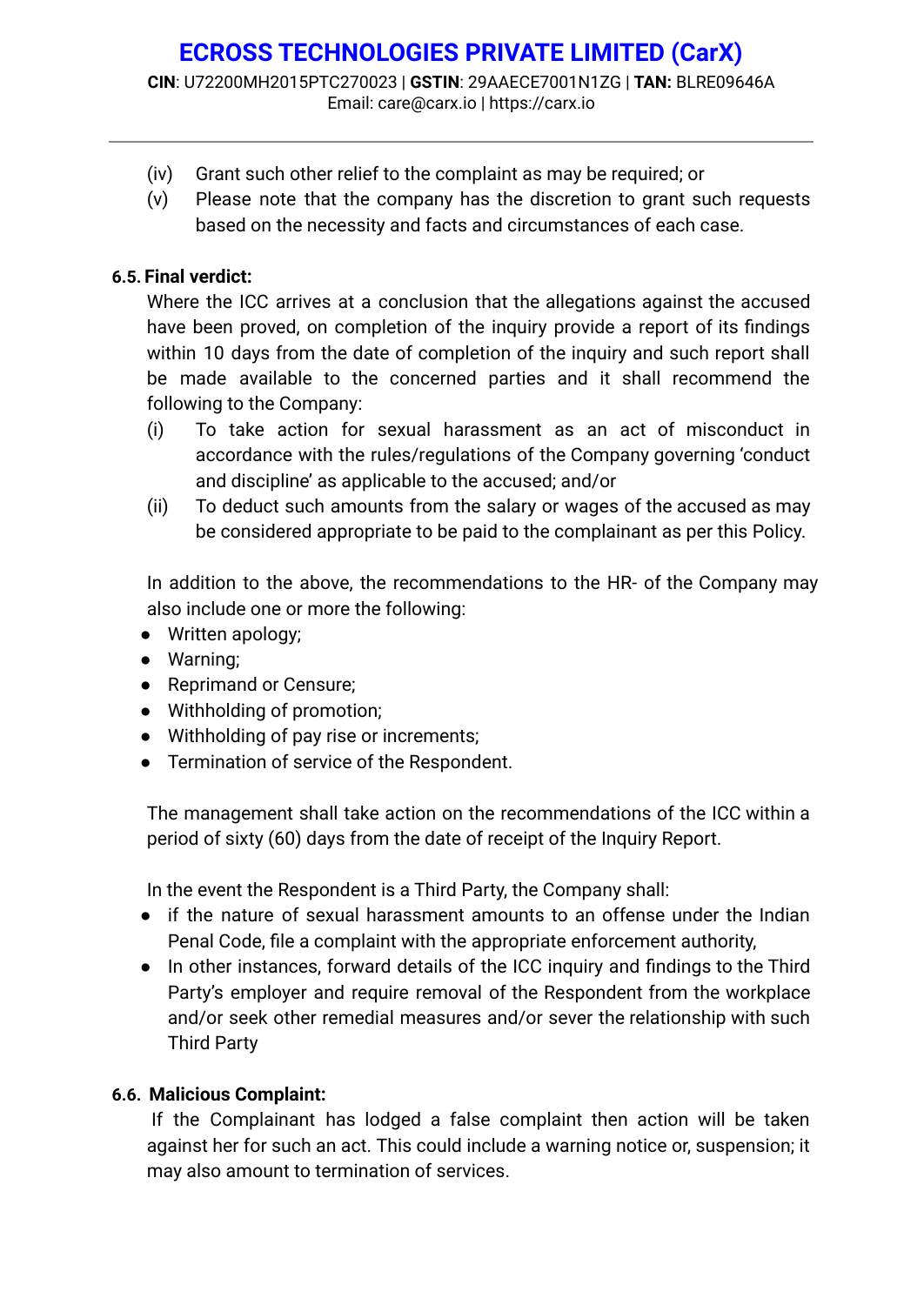# **ECROSS TECHNOLOGIES PRIVATE LIMITED (CarX) CIN**: U72200MH2015PTC270023 | **GSTIN**: 29AAECE7001N1ZG | **TAN:** BLRE09646A Email: care@carx.io | <https://carx.io>

While deciding malicious intent, the Committee should consider that mere inability to substantiate a complaint need not mean malicious intent. Malicious intent must be clearly established through a separate inquiry.

Further, this policy may not be used as a defense by an employee against whom an adverse action has been taken by the company independent of any disclosure of information and for legitimate reasons or cause under company rules and policies.

#### **6.7. Appeal:**

Any party not satisfied or further aggrieved by the implementation or non-implementation of recommendations made may appeal to the appellate authority in accordance with Section 18 of The Sexual Harassment of Women at Workplace (Prevention, Prohibition And Redressal) Act, 2013 and rules, within 90 days of the recommendations being communicated.

#### **6.8. Legal Compliance:**

The ICC shall in each calendar year prepare, in such format as may be prescribed, an annual report and submit the same to the employer and the District Officer (as defined in the Act). The report shall have the following details:

- $\vee$  number of complaints of Sexual harassment received in the year
- $\vee$  number of complaints disposed of during the year
- $\vee$  number of cases pending for more than 90 days
- ✔ number of workshops or awareness programs against Sexual Harassment carried out
- $\mathcal V$  nature of action taken by the employer or District Officer

# **7. INTERNAL COMMITTEE:**

To consider and redress complaints of Sexual Harassment, An Internal Complaints Committee (Hereinafter "the Committee") shall be constituted by the management.

Complaints of sexual harassment shall be received, reviewed, and investigated by this Committee. In an inquiry minimum of 3 members including the Presiding Officer shall be present. It is at the discretion of the Board of Directors to make changes in the composition of the Committee from time to time, based on the availability of members.

This Committee shall hold office for a period not exceeding three years. The Internal Committee is empowered to receive complaints, conduct inquiries, and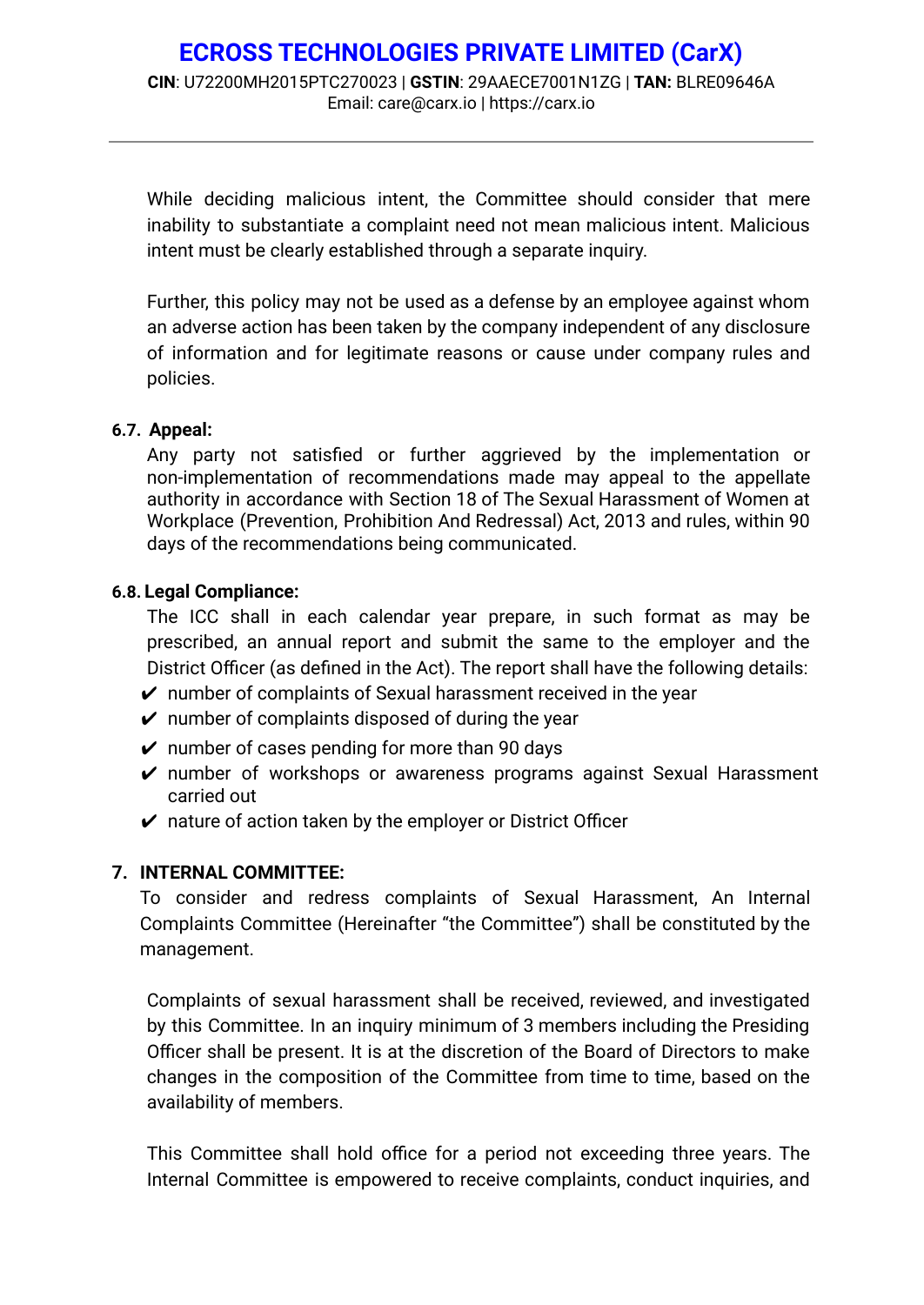recommend appropriate actions for redressal and punishment. In case, a complaint is received against a member of the Committee itself, the concerned individual shall be required to step down, and shall be replaced by another person from the same category as decided by the Board.

Any casual vacancy shall be filled by fresh nomination in accordance with the provisions of The Act.

# **8. MISCELLANEOUS:**

#### **8.1. Confidentiality:**

The identity of the complainant, respondent, witnesses, statements, and other evidence obtained in the course of the inquiry process, recommendations of the committees, the action was taken by the employer is considered as confidential materials, and not published or made known to public or media. Any person contravening the confidentiality clauses is subject to disciplinary action as prescribed in the act.

For certain offenses on the complainant's desire, the ICC will be under an obligation to report matters to the police/or file an FIR in accordance with requirements of POSH Act, 2013.

# 8.2. **Protection to complainant/victim**:

The Company is committed to ensuring that no employee who brings forward a harassment concern is subject to any form of reprisal. Any reprisal will be subject to disciplinary action. The Company will ensure that the victim or witnesses are not victimized or discriminated against while dealing with complaints of sexual harassment. However, anyone who abuses the procedure (for example, by maliciously putting an allegation knowing it to be untrue) will be subject to disciplinary action.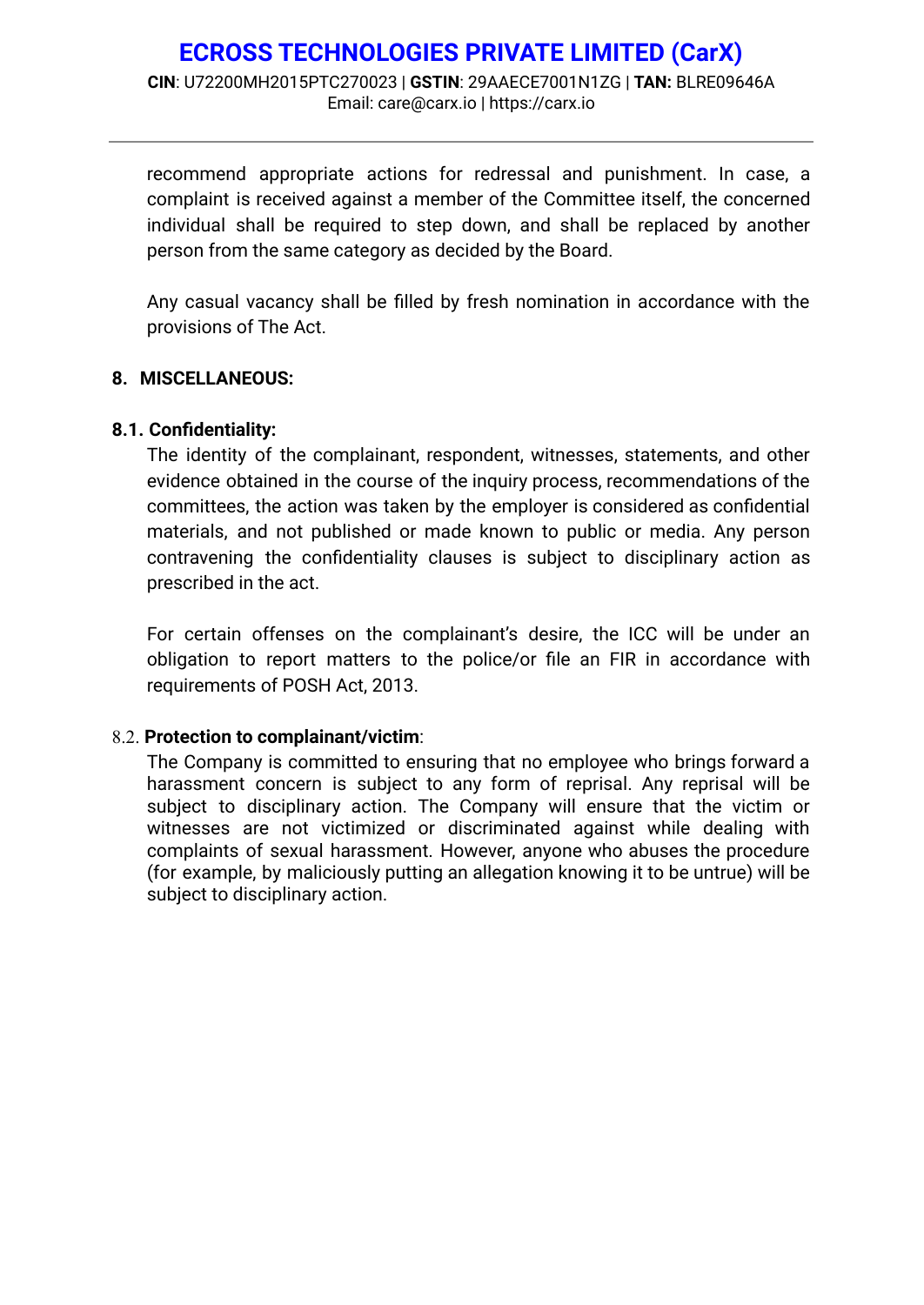**CIN**: U72200MH2015PTC270023 | **GSTIN**: 29AAECE7001N1ZG | **TAN:** BLRE09646A Email: care@carx.io | <https://carx.io>

# **ANNEXURE A:**

# **SOME EXAMPLES OF SEXUAL HARASSMENT IN THE WORKPLACE**

- A. Visual Conduct:
	- Leering
	- Making sexual gestures
	- Displaying sexually suggestive or explicit objects, pictures (still or moving), cartoons, graffiti, or posters in any manner, including as part of e-mail transmissions
- B. Verbal Conduct:
	- Whistling and/or catcalls
	- Foul or obscene language
	- Making or using derogatory comments which are sexual in nature
	- Explicit discussions about sexual activities/behaviors
	- Comments about a woman's physical attributes
	- Spreading rumor about another person's sexual activities/conduct and/or partners
	- Jokes which contain offensive, obscene or lascivious content
	- Sexual advances / Sexual propositions
	- Sexual innuendo or double entendre
- C. Written Conduct:
	- Suggestive, obscene, or propositioning letters, notes, greeting cards, or invitations, including but not limited to those transmitted via e-mail
	- Displaying pictures (still or moving), cartoons, graffiti, or posters in writing, including but not limited to e-mail
- D. Physical Conduct:
	- Unwelcome touching
	- Sexual Assault
	- Kissing/Hugging / Grabbing
	- Coercing another person to participate in sexual intercourse or other sexual behaviors
	- Impeding or blocking movements
	- Any physical interference with normal work or movement.
	- Sexual gestures

**This is only an indicative list of the possible acts which could be treated as sexual harassment and is in no way intended to be construed as an exhaustive list.**